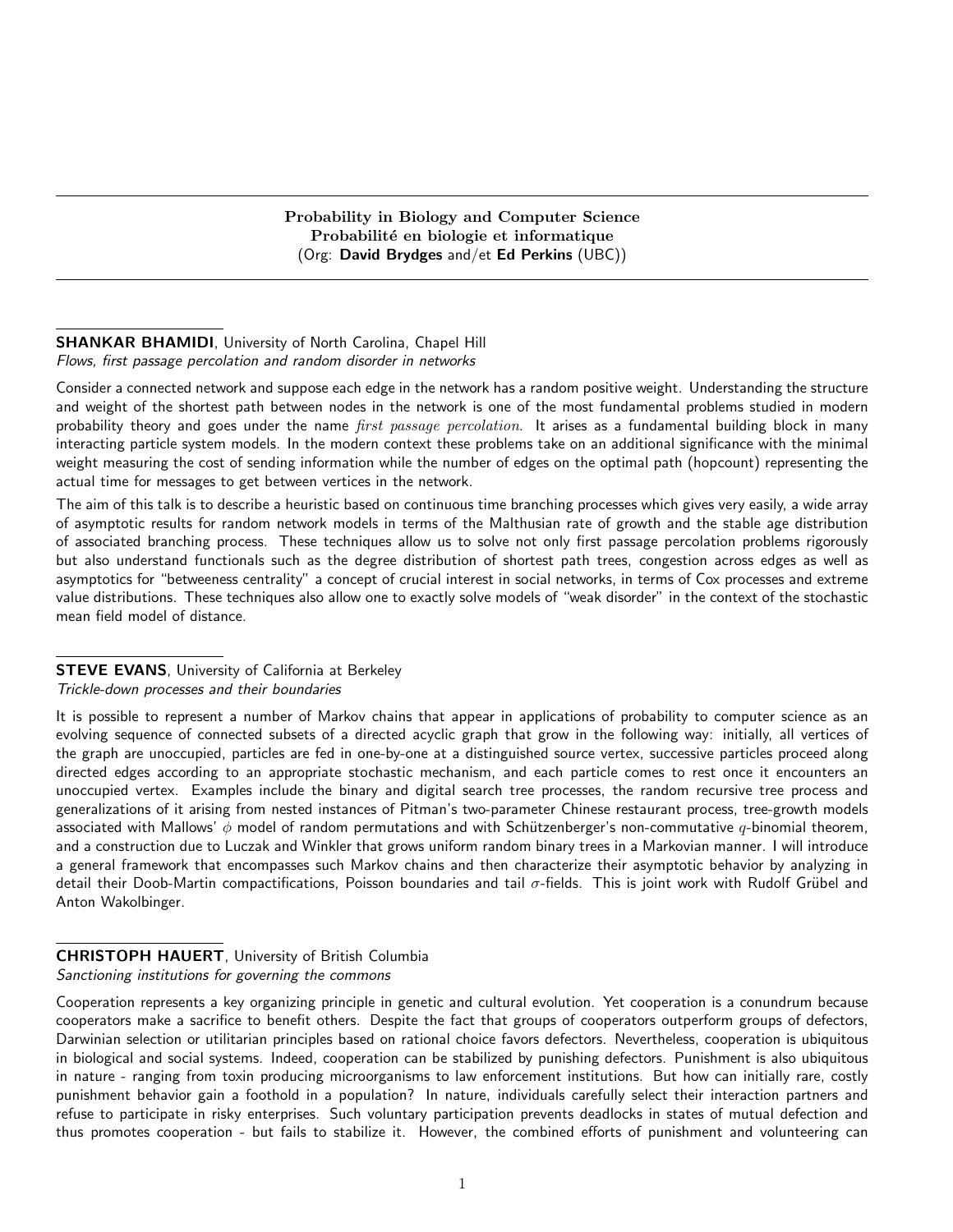change the odds in favor of cooperation. Under the stochastic dynamics of finite populations the freedom to withdraw leads to prosocial coercion. To date, theory and experiments emphasize the role of such peer-punishment. At least in human societies peer-punishment has been largely superseded by sanctioning institutions and vigilantism deemed illegal. This can be modeled by introducing the opportunity for pool-punishment, which represents a precursor of executive power and echoes Elinor Ostroms principles for 'Governing the Commons'. Pool-punishment always incurs costs to those committed to it even if no one requires reprimanding. Interestingly, our model predicts that individuals nevertheless trade the higher efficiency of peer-punishment for the increased stability of pool-punishment to maintain cooperation.

## ALEXANDER HOLROYD, Microsoft Research

#### Multi-dimensional percolation

Percolation is concerned with the existence of an infinite path in a (Bernoulli) random subgraph of the lattice  $Z^D$ . We can rephrase this as the existence of a Lipschitz embedding (or an injective graph homomorphism) of the infinite line  $Z$  into the random subgraph. What happens if we replace the line  $Z$  with another lattice  $Z^d$ ? I'll answer this for all values of the two dimensions  $d$  and  $D$ , and the Lipschitz constant. Based on joint works with Dirr, Dondl, Grimmett and Scheutzow.

# RICHARD HOSHINO, National Institute of Informatics, Tokyo

#### Calibrated Confidence Scoring for Biometric Identification

Existing biometric identification systems, such as those used in trusted traveler programs, attempt to identify an individual from an enrollment database of  $n$  people. The output is either the name of an enrolled person, or a rejection message indicating that no match was found. Traditionally, no measure of confidence is given to the output; an individual is either granted or denied access.

In this presentation, we propose an extension to existing biometric systems by applying a calibration function to the  $n$  matching scores. We introduce a computationally-light calculation that can be applied either as a post-processing filter or embedded directly into an algorithm to yield perfectly calibrated probability-based scores. In addition to attaching a meaningful confidence measure to the output, the proposed methodology is also shown to improve the overall performance of a biometric system.

We apply our calibration theorem to an actual data set consisting of nearly 60,000 iris images. By comparing the detection error trade-off ( $DET$ ) curves, we show that our score calibration post-processing filter reduces the area under the  $DET$  curve from 2.41 to 0.17, and reduces the equal error rate ( $EER$ ) from 5.40% to 2.84%.

This is joint work with Dmitry Gorodnichy at the Canada Border Services Agency.

#### SYLVIE MELEARD, Ecole Polytechnique, France

## Random modeling of adaptive dynamics for sexual populations

We study models describing the evolution of a sexual (diploid) population with mutation and selection in the specific scales of the biological framework of adaptive dynamics. We take into account the genetics of the reproduction. Each individual is characterized by two allelic traits at a specific locus and by the associated phenotype. The population size is assumed to be large and the mutation rate small. We prove that under a good combination of the scales, the population process is approximated in a long time scale by a jump process describing the successive homozygote equilibria of the population. If the mutation steps are small the process is thus approximated by a deterministic differential equation generalizing the well known canonical equation of the adaptive dynamics derived for asexual populations in previous works. This work is a joint work with Pierre Collet (Ecole Polytechnique) and Hans Metz (Leiden).

# YUVAL PERES, Microsoft Research

Mobile Geometric Graphs: Detection, Coverage and Percolation

We consider the following random graph model, which is motivated by mobile wireless networks. At time 0, take a Poisson point process over  $R^2$  with constant intensity to be the nodes of the graph and let each node move independently according to